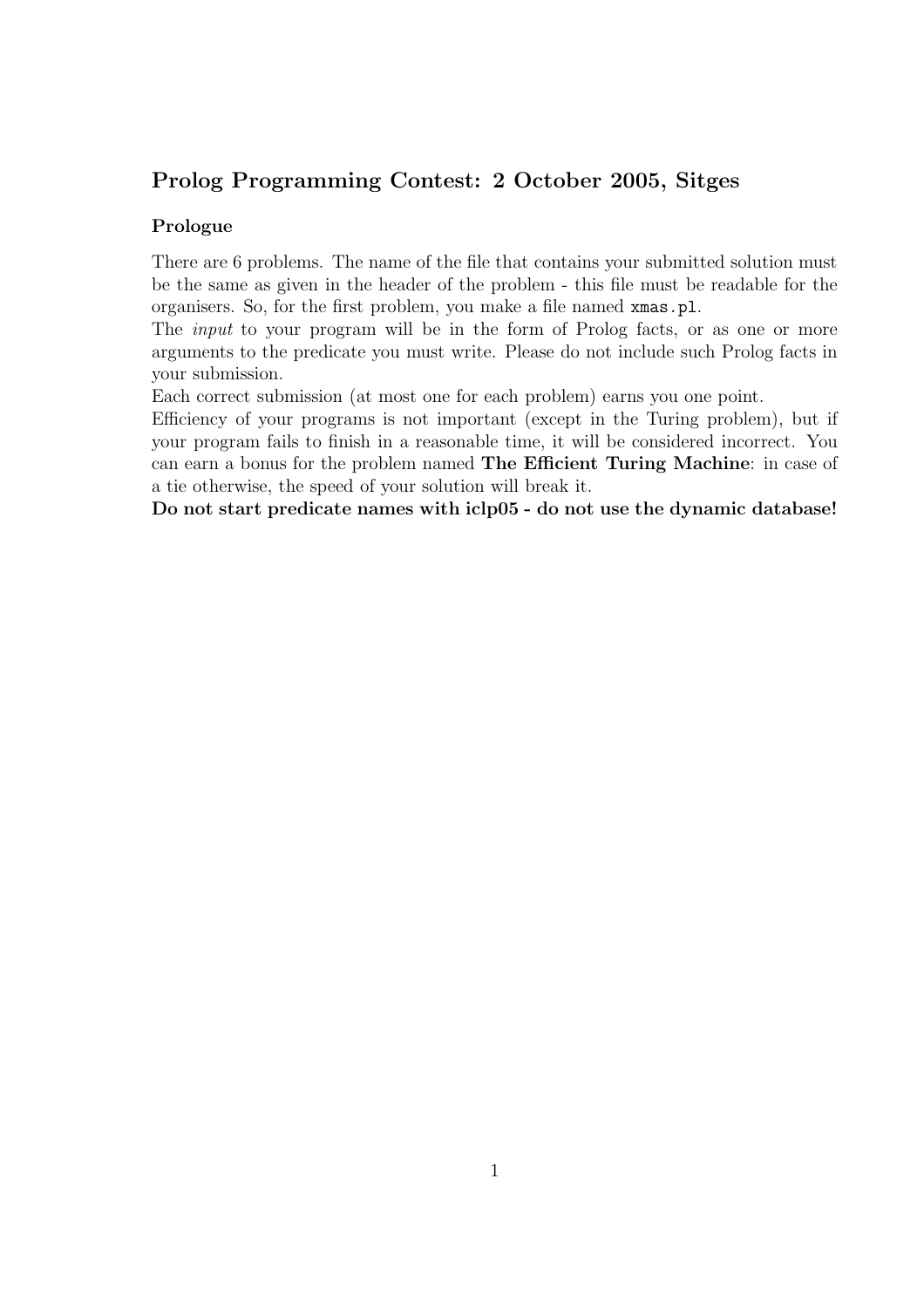### (1) The Christmas Tree. (xmas.pl)

Christmas trees come in different sizes. Below you see a size 1, a size 2 and a size 3 Christmas tree:



You guessed it: you must write a predicate  $x$ mas/1, which when called with a positive integer N, draws a xmas tree of size N.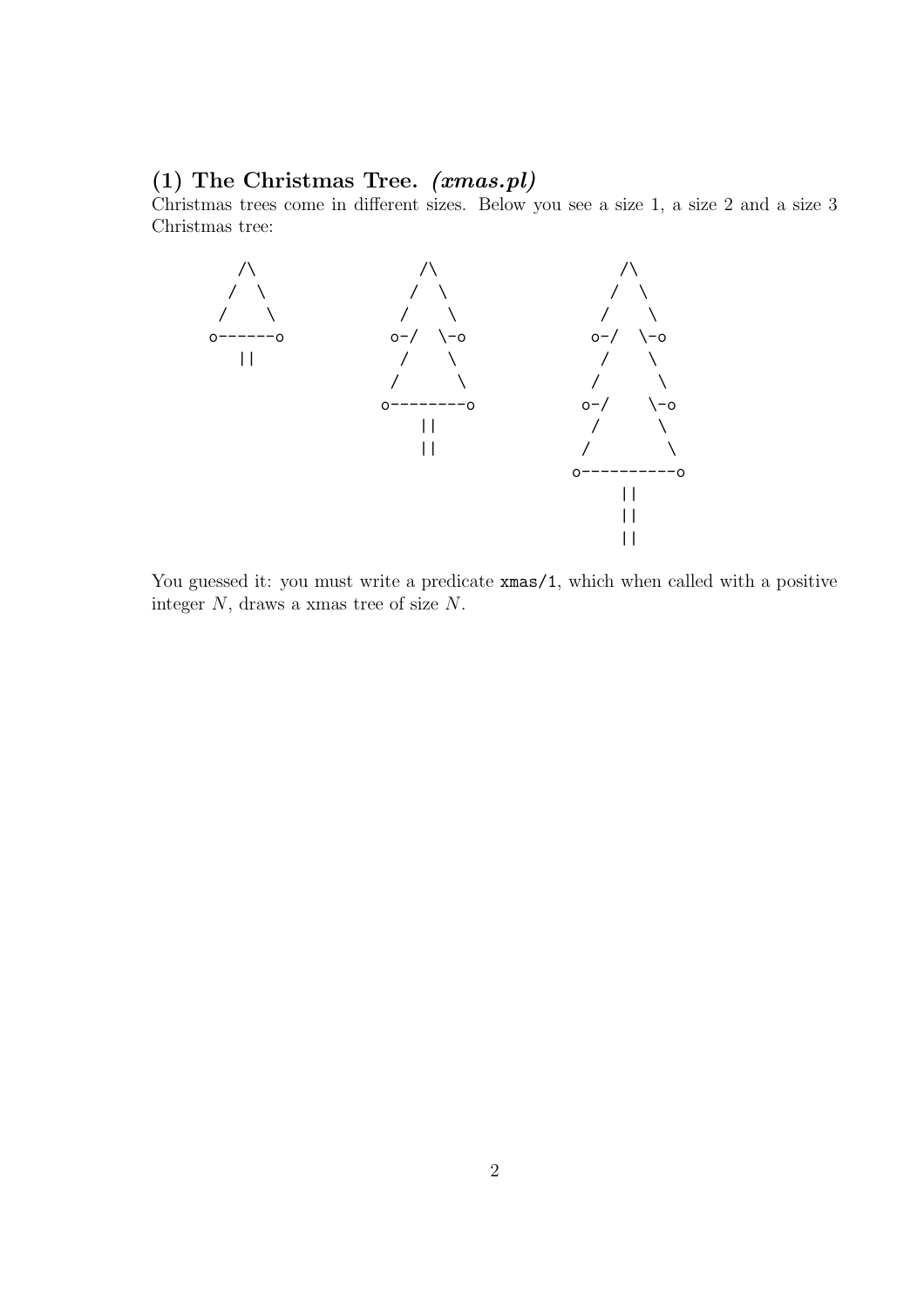(2) The Maximal Non-commutative Subset. (maxnoncom.pl) In group theory, the problem of characterising the subsets whose elements commute (or do not commute) is quite well researched. Erd˝os proved that every group contains a commuting subset of size at least . . .sorry, this was not supposed to be a group theory class. Here is your assignment: write a predicate maxnoncom/1 which when called with a free argument unifies it with a list of group elements that is *maximal* (i.e. you can't add another element without violating the next constraints) and whose elements pairwise do not commute. The internal group operation is specified as a set of internal/3 facts, whose arguments are atomic. For the integers with addition, internal  $(5,3,8)$  would mean 5+3=8. Here is an example and a query:

| $interval(a, a, a)$ .                      | $interval(a, b, b)$ . |
|--------------------------------------------|-----------------------|
| $interval(a, c, c)$ .                      | $interval(a,d,d)$ .   |
| $interval(b, a, b)$ .                      | $interval(b, b, a)$ . |
| $interval(b, c, a)$ .                      | $interval(b,d,d)$ .   |
| $interval(c, a, c)$ .                      | $interval(c, b, a)$ . |
| $interval(c, c, b)$ .                      | $interval(c,d,a)$ .   |
| $interval(d, a, d)$ .                      | $interval(d,b,c)$ .   |
| $interval(d, c, d)$ .                      | $interval(d,d,b)$ .   |
| $?$ - maxnoncom $(MNC)$ .<br>$MNC = [b,d]$ |                       |

You may rely on the internal/3 facts really specifying a group. The order in the answer to maxnoncom/1 is not important. You might think that for some groups there is more than one possible answer . . . well, whatever you think, any correct answer suffices! You might not remember all the details about groups ... a group is a set with an internal operation, often denoted by ∗. A group has an identity, every element has an inverse and the operation is associative. The fact  $internal(c,b,a)$  denotes the identity:  $c * b = a$ . Two elements a and b commute iff  $a * b = b * a$ .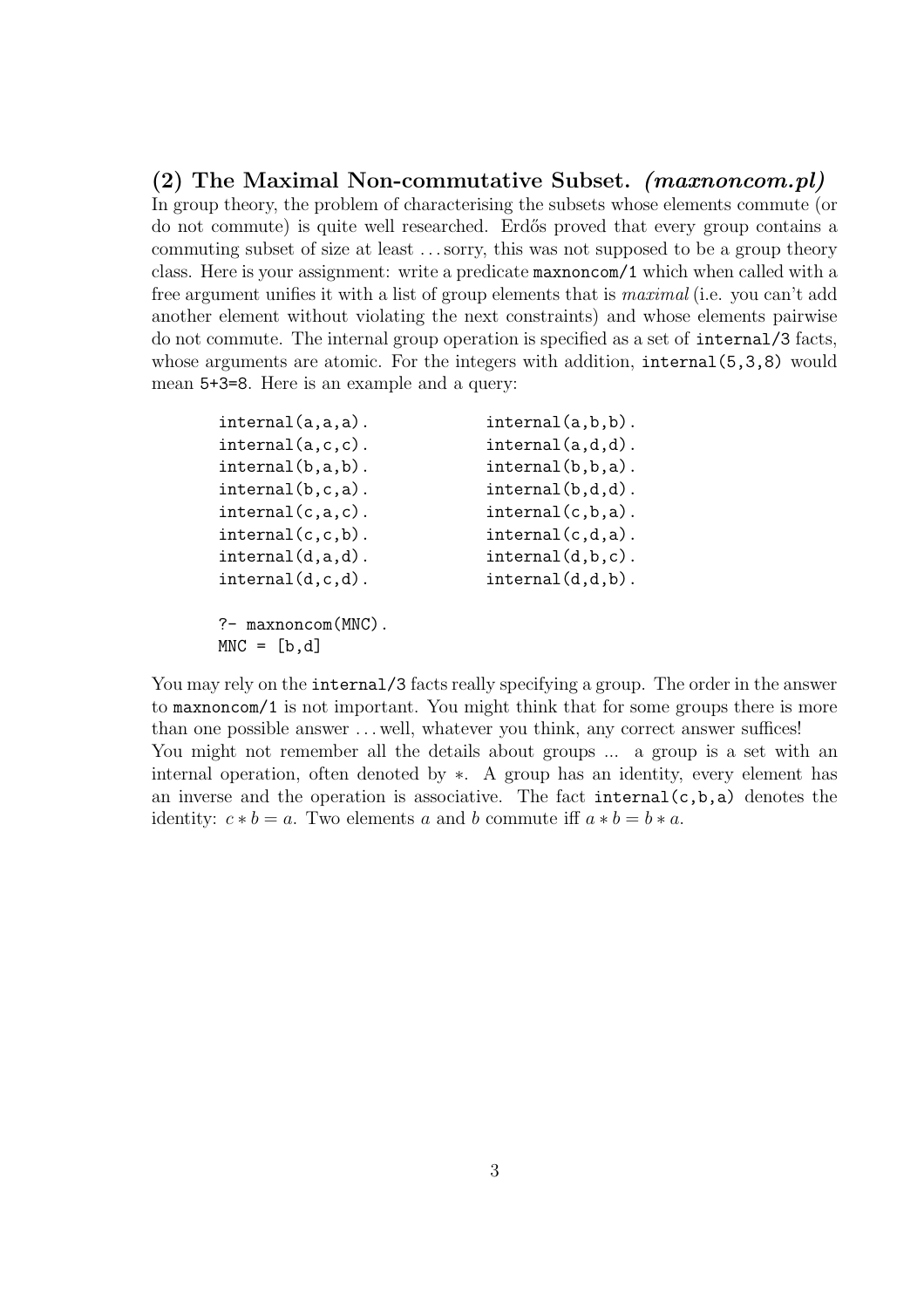#### (3) The Efficient Turing Machine. (turing.pl)

When specifying his machine, Alan used Occam's razor to such an extent that his machine is easy to implement in any programming language . . . oh well, you pompous sod, we meant in any Turing complete language of course, and thus a (universal) Turing machine simulator in Prolog is possible. But Alan also cared about efficiency. So we want you to implement as efficiently as you can a Turing machine simulator and you must name it alan/0. As input you get facts rule/5 which denote the program rules of a TM. Here is one such fact:

rule( q0 , 1 , q1 , x, right ).

The arguments are: current state, current symbol under the reading head, next state, symbol to be written, direction of movement of the head. The directions can be right, left and stay - with obvious meaning. The start state is always q0, the final state always qf. The blanc symbol is represented by b. You can represent the tape whichever way you want, but when the machine has finished a computation, we want you to write out the symbol on every square of the tape the execution has visited and in the order from leftmost to rightmost. Ah, the input on the tape ... you get it as one intape/1 fact whose argument is a list of symbols: the head of the Turing machine is initially reading the first element of that list and the other elements are the symbols to the right of the head. Here is a complete example:

```
rule(q0, 1, q0, b, right).
rule(q0, b, qf, 1, stay).
intape([1,1,1,1,1]).
?- alan.
bbbbb1
```
Correctness is most important of course, but in case of a tie, (time) efficiency will be measured and can decide about the winner for this contest.

You are free to use to your advantage the linear speedup theorem :-)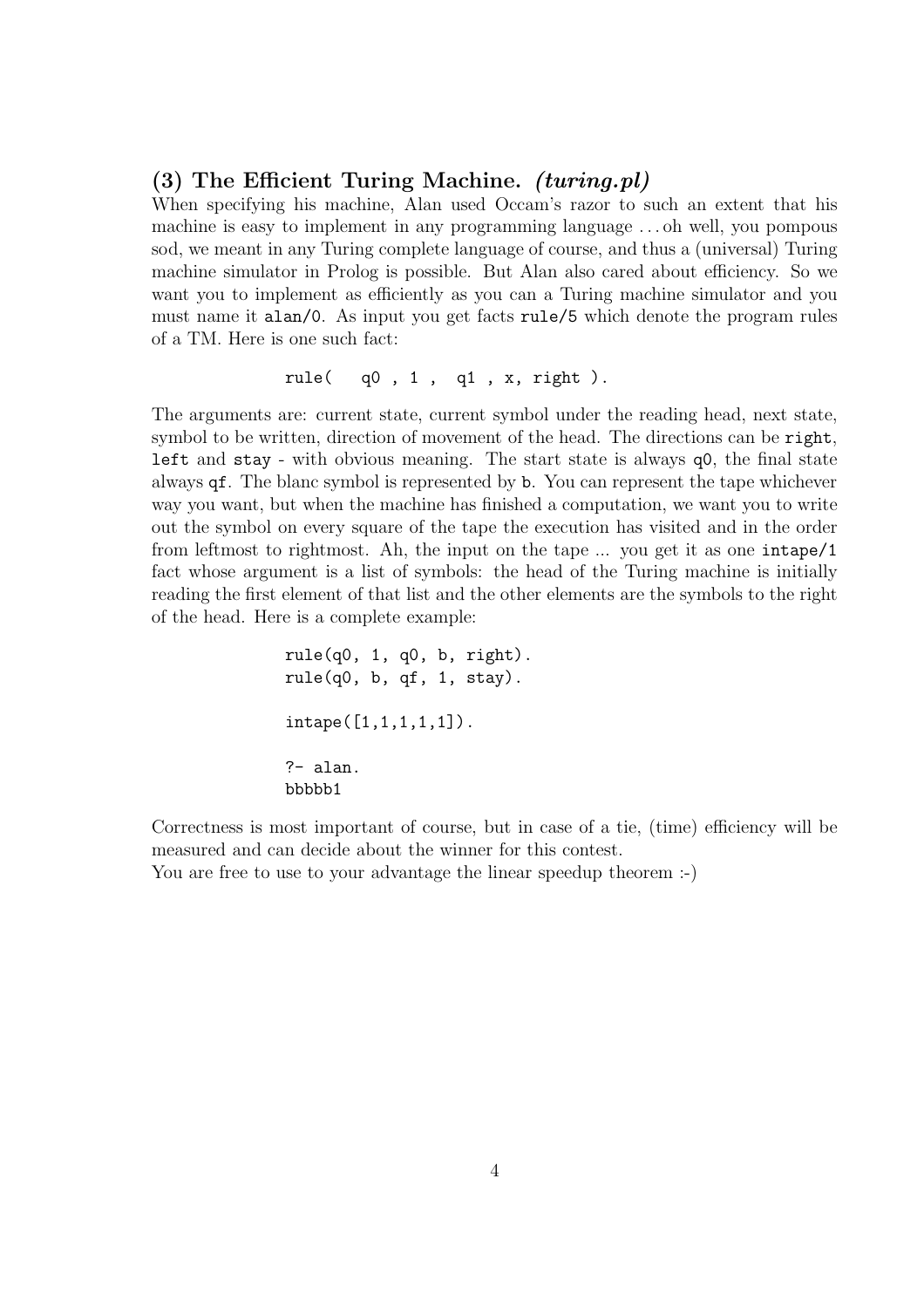## $(4)$  Who did it?  $(didit, pl)$

There are a number of people involved in an event of an unspecified nature - it would distract you if we told you the details, so we don't - and the investigation related to this event are meant to identify who-did-it. The abstract form of the investigation consists of Prolog facts for the predicate says/3: they represent what the different participants in the event say. The first argument is the name of a person (a Prolog atom). The second argument is an identifier of this particular utterance: it can be used in other utterances. It is also atomic. The third argument is the utterance itself. Because of the abstraction and the filtering capabilities of the investigators, the utterances are of the following kind only

- true(ut\_id): this means that the statement says that  $ut$  is a true statement
- false (ut \_id): this means that the statement says that  $ut$  is a false statement
- didit(person): this means that the statement says that  $person$  did it

We also know that one of the persons saying something did it. And we assume that every statement is either true or false. Here is an example:

> says(bart, 1, true(3)). says(bart,2,didit(john)). says(john,3,false(2)).

Clearly, not all three statements can be true, because john says that 2 is false. That is typical for an investigation: people contradict each other; sometimes they contradict themselves. So it is not always easy to find out who did it. Fortunately, experience has shown that the truth can be discovered by assuming that the least number of people said something untrue while still being able to pinpoint one person. Let's analyse the above example: it is impossible that bart and john always spoke the truth, because 2 and 3 cannot both be true. So there is at least one person who lies (but perhaps not all the time): if john tells the truth, then 2 is false, and we can conclude that bart did it. No other assumption that exactly person lies leads to an identification of who did it: it is indeed impossible that john lies and bart always tells the truth.

Unfortunately, the minimality assumption might still not lead to an unambiguous identification of who did it. See later for an example.

You must be very close to guessing what we want you to do: write a predicate didit/1 which unifies its argument with a list of names of everybody who could have done it, under the assumption that a minimal number of people have told a lie.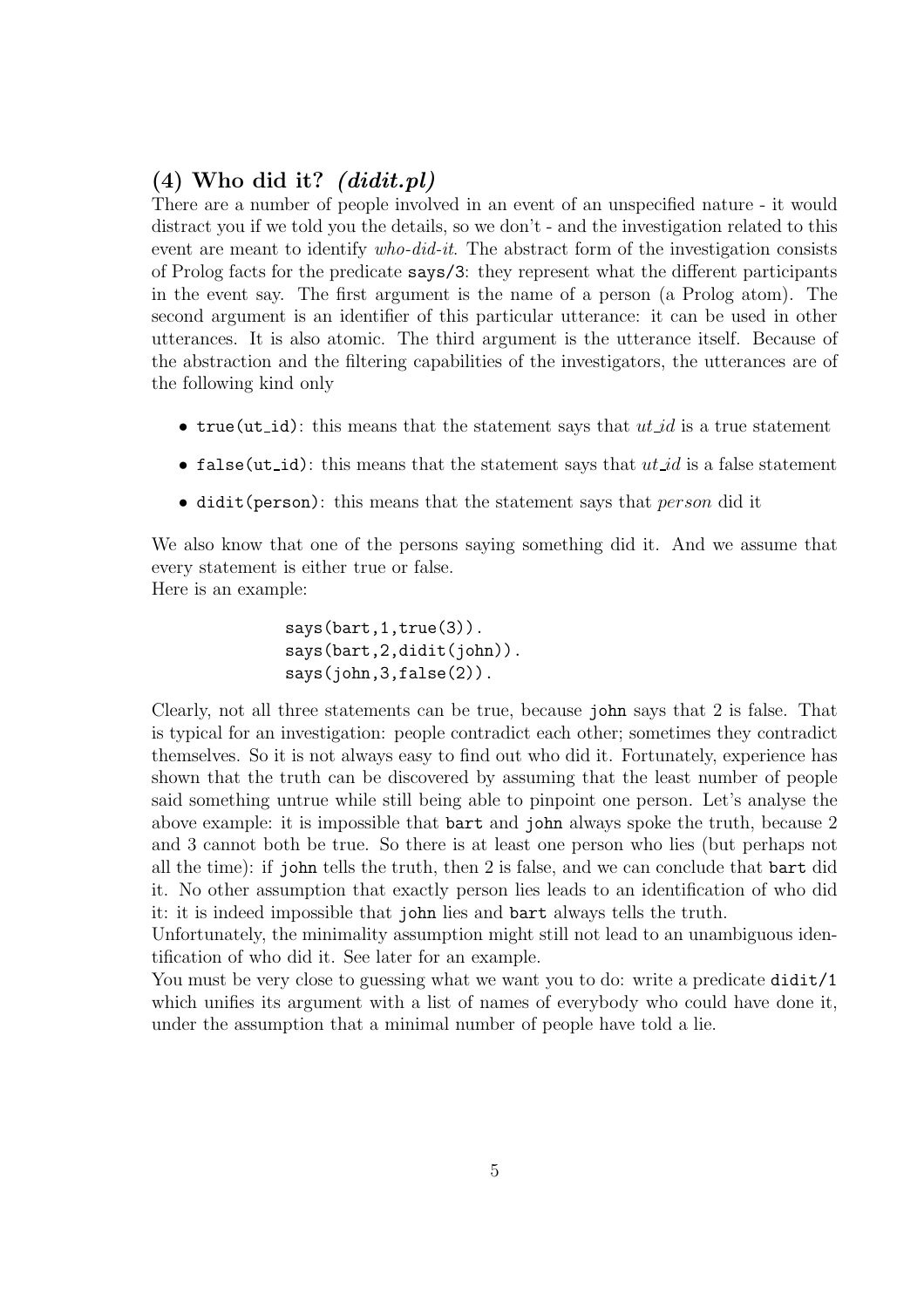An example in which there are two potential answers for who did it:

```
says(bart,1,didit(john)).
says(john,2,didit(bart)).
?- didit(L).
L = [bart, john]
```
Both bart and john can't be speaking the truth - so either of them lies. So either of them has done it.

The order in the answer to the query is unimportant. Three more examples:

```
says(bart,1,didit(bart)). | says(bart,1,didit(bart)). | says(bart,1,didit(will)).
says(bart, 2, false(1)). | says(bart, 2, false(1)). | says(bart, 2, didit(john)).
says(john,3,false(1)). | says(john,3,false(1)). | says(john,3,true(3)).
                       \vert says(will, 4, true(3)). \vert says(will, 4, true(4)).
?- didit(L). |L = [joph] | ?- didit(L). | ?- didit(L).
                       | L = [bart] | L = [bart, john, will]
```
The first example shows that even though nobody said that john did it, john in fact must have done it, because obviously bart lies (his two statements are contradictory), so if john does not lie, then bart lies when saying that he did it himself. This leaves only john as the the one who did it.

The second example shows the entanglement of the lies: if will speaks the truth, then bart didn't do it, and one can't decide whether john or will did it. So the assumption that we must be able to single out one do-er leads to the conclusion that all three lie, and then only bart can have done it.

The third example might surprise you: clearly bart lies at least once. Assuming only his first statement is false, results in the unambiguous identification of john. Assuming only his second statement is false, results in the unambiguous identification of will. Assuming both barts statements are false, results in the unambiguous identification of bart. Every time, there was only one lier ... with different lies.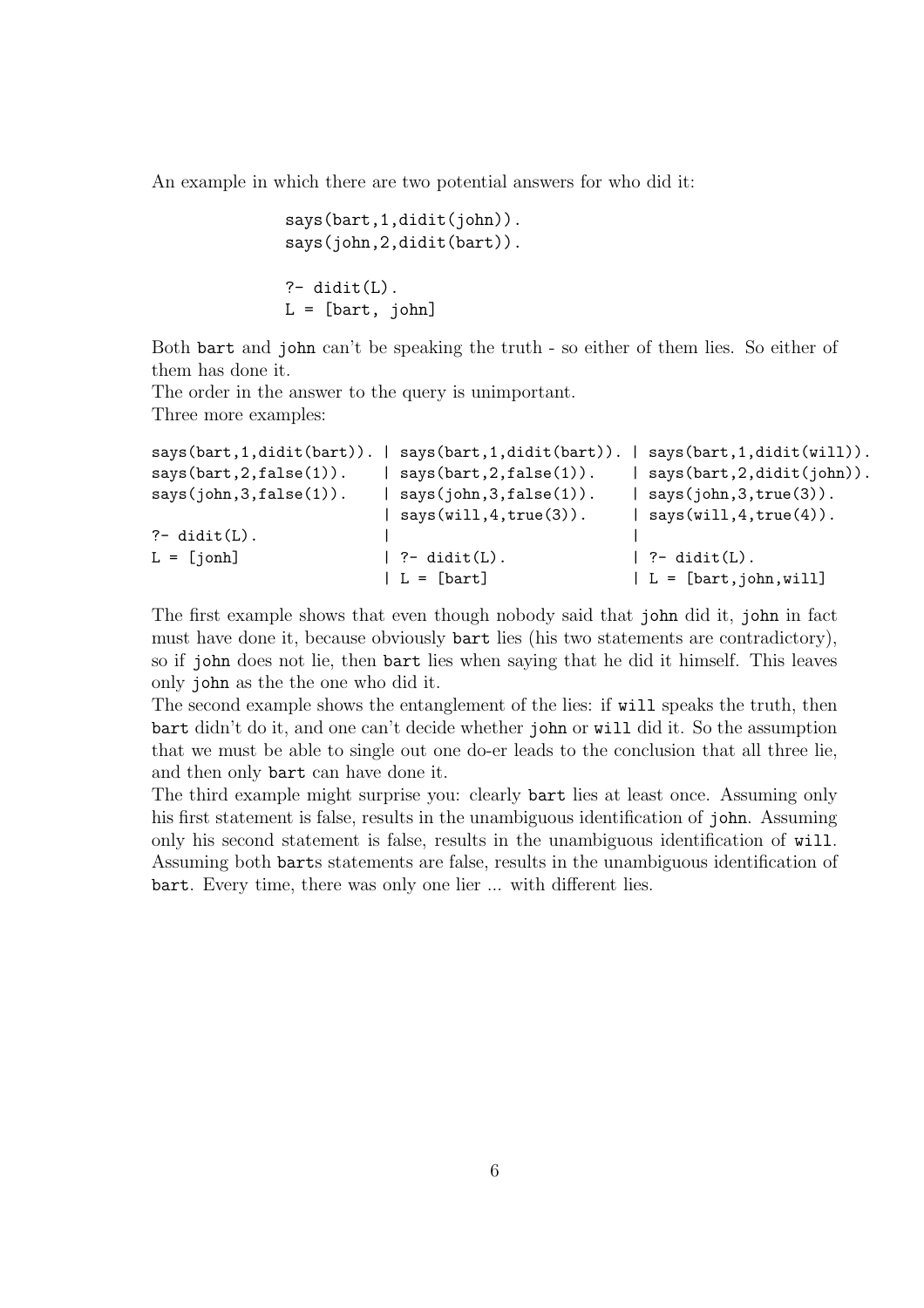## (5) A Pebble Graph Game. (pebble.pl)

A pebble graph game consists in a graph with an initial configuration of pebbles on the nodes and rules on how pebbles can be moved from one node to another, and added to or removed from the graph. Such games have been the topic of study by famous algorithmists like R. Tarjan in the 70-ties. Here is the variant that concerns us: there are two kinds of pebbles; one kind is made of ordinary matter, the other kind is made of anti-matter. We will name them pro-pebbles and anti-pebbles. The graphs we consider are similar to transport networks: directed, acyclic, with one source and one sink, and not necessarily simple. All edges have the same length. All pebbles move at the same constant speed. Pro-pebbles can only move in the graph by following the direction of the edges; anti-pebbles go only against the edge direction. In the initial configuration, there are  $N$  pro-pebbles in the source, and  $N$  anti-pebbles in the sink. And then the clock starts ticking . . . At each tick of the clock, all pebbles must make a move - except of course the surviving pebbles: a pro-pebble that arrives in the sink, or an anti-pebble that arrives in the source.

No two pro-pebbles can move along the same edge at the same moment. No two antipebbles can move along the same edge at the same moment.

This means that when there are say 7 pro-pebbles in a node with out-degree 5, there are 2 of these pebbles that can't move: they are taken away from the graph. Note that you can't take 3 pebbles away!

When a pro-pebble meets an anti-pebble, obviously they annihilate and release an enormous amount of energy. Such meeting can happen in the middle of an edge: the released energy blows away the edge. Or such meeting can happen at a node: nodes are much stronger than edges, so it's just the two involved pebbles that disappear. To be more precise: if  $I$  pro-pebbles and  $J$  anti-pebbles arrive at the same node  $X$  and if  $I \geq J$ , then only  $I - J$  pro-pebbles remain on X ...

Now you know the setting, here is the problem  $\ldots$  for a given N, a given graph is an  $N$ -pebble eater if it is possible that starting with N pro-pebbles in the source and N anti-pebbles in the sink, it is possible for the pebbles to move in such a way that they all disappear - because they get annihilated or removed from the graph.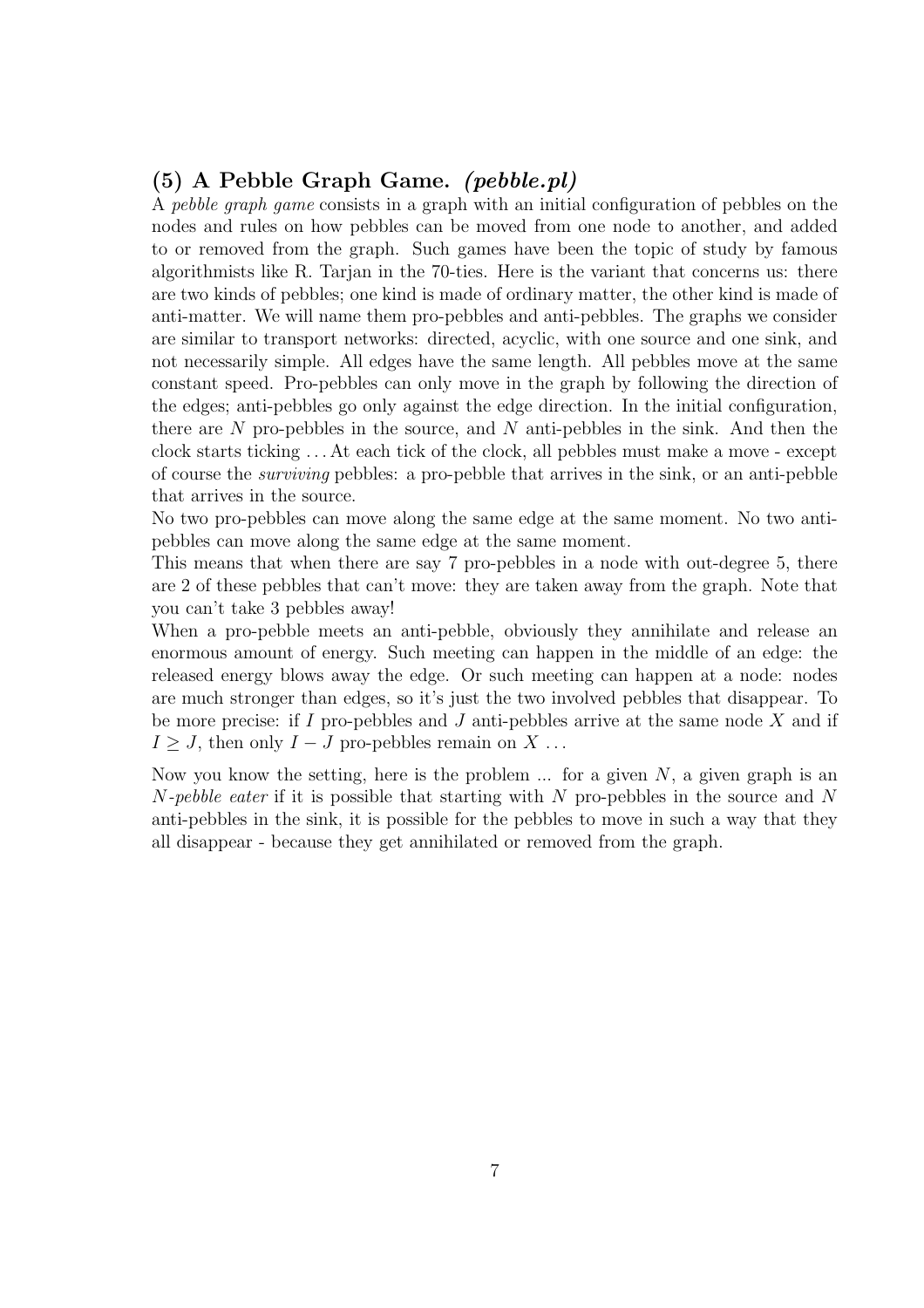Not every graph is an N-pebble eater for every N: have a look at Figure  $1(a)$ .



(a) Not a 2-pebble eater (b) A 2-pebble eater

Figure 1: Two pebble graphs.

The pro-pebbles are the black dots, the anti-pebbles the circles. One pro-pebble certainly survives: the graph in Figure  $1(a)$  is not a 2-pebble eater. The graph in Figure  $1(b)$  is. It is an N-pebble eater for every N in fact.

Write a predicate  $pebble_eater/1$  which is called with a positive integer  $N$  and which succeeds iff the given graph is an N-pebble eater.

The graph itself is given as a set of edge/2 facts of as for instance for the graph in Figure 1(a):

edge(source,a). edge(source,b). edge(a,c). edge(b,c). edge(c,sink).

Here are some queries for this graph:

?- pebble\_eater(1). Yes ?- pebble\_eater(2). No ?- pebble\_eater(3). No

The name of the source node is always source and the name of the sink node is always sink.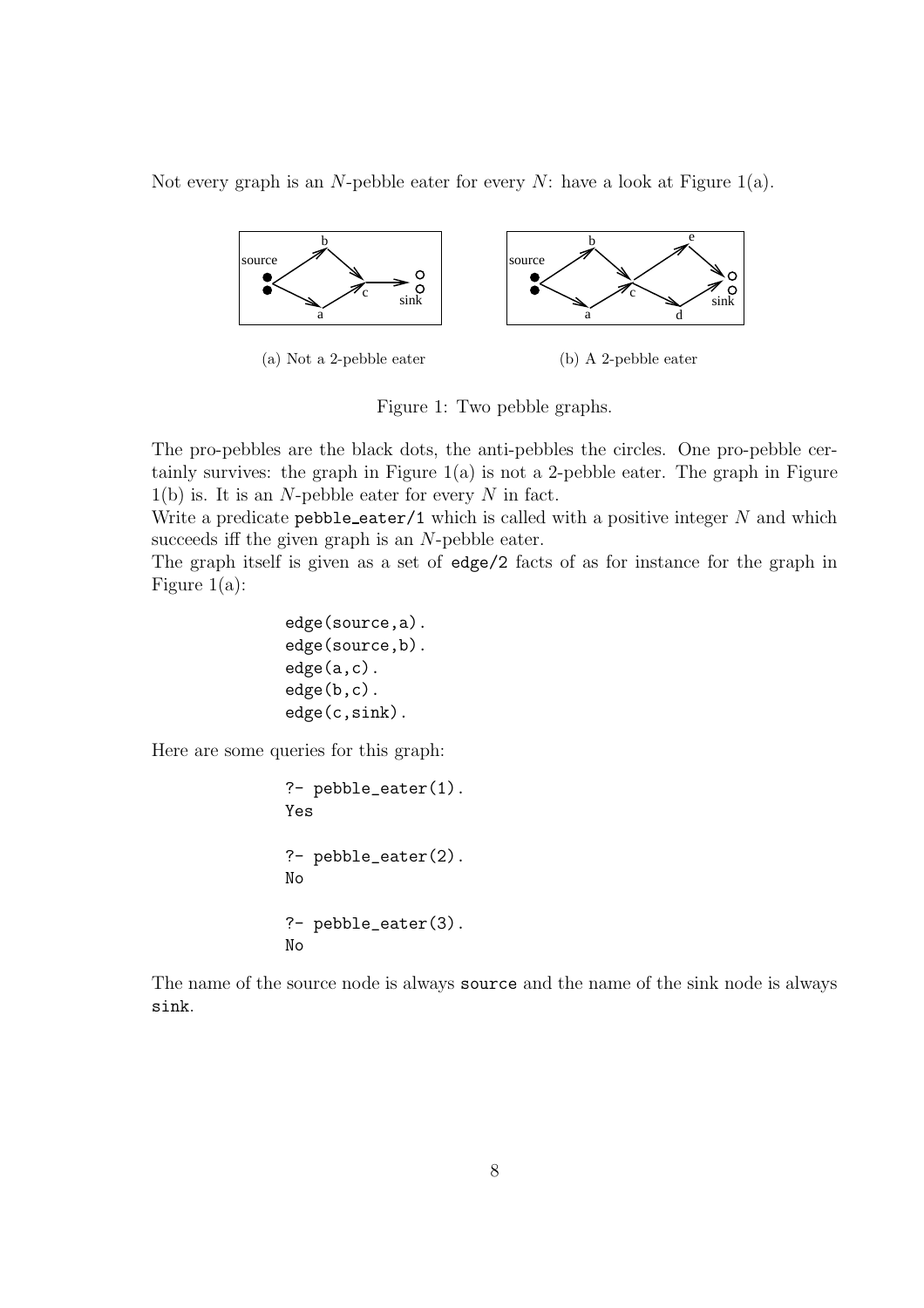#### (6) Conjunctive Grammars. (cong.pl)

Alexander Okhotin invented them, and since Prolog and grammars are two hands on one belly  $\frac{1}{2}$ , you'll program them!

In a conjunctive grammar the rules have the form:

A ==> T1 & T2 & ... & Tn

where each  $Ti$  is a sequence of terminals and non-terminals.

As a recognising device, this rule specifies that a sentence is recognised by the grammar as an A if it is recognised as a T1 **AND** as a T2  $\ldots$  **AND** as a Tn.

As an example (we use capital letters for non-terminals here, but this is not necessarily true in the input for your program later):

|                       | $S \implies AB \& DC$ |                     |  |
|-----------------------|-----------------------|---------------------|--|
| A ==> aA              |                       | $C \implies cC$     |  |
| $A = =>$              |                       | $C = = >$           |  |
| $B \implies bBc$      |                       | $D \equiv \geq$ and |  |
| $R \equiv \equiv \gt$ |                       | $D = = >$           |  |

recognises the set  $\{a^n b^n c^n | n \ge 0\}$ : AB recognises  $\{a^i b^j c^j\}$  and DC recognises  $\{a^i b^i c^j\}$ . Conjunctive grammars resemble CFGs, but as the example shows, they describe also some non-context-free languages.

Of course one can use a conjunctive grammar as a generating device, i.e. to generate words in the language recognised by the grammar.

Your task is to write a predicate  $\text{cong}/2$  whose first argument is a positive number N and which unifies its second argument (by backtracking) with every string accepted by the given grammar with a derivation that uses  $N$  or less times a grammar rule. Duplicates are allowed (there is no guarantee that the given grammar is unambiguous), but looping is not allowed.

The grammar is given as one grammar/1 fact. For the above grammar it could be:

```
grammar([start ==> ( (nA, nB) & (nD, nC) ),
          nA \implies (a, nA),
          nA,
          nB \implies (b, nB, c).
          nB,
          nC \implies (c, nC),
          nC,
          nD \implies (a, nD, b),nD]).
```
All terminals and non-terminals are atomic.

And here is an example query with answers for this grammar:

<sup>1</sup>Flemish expression